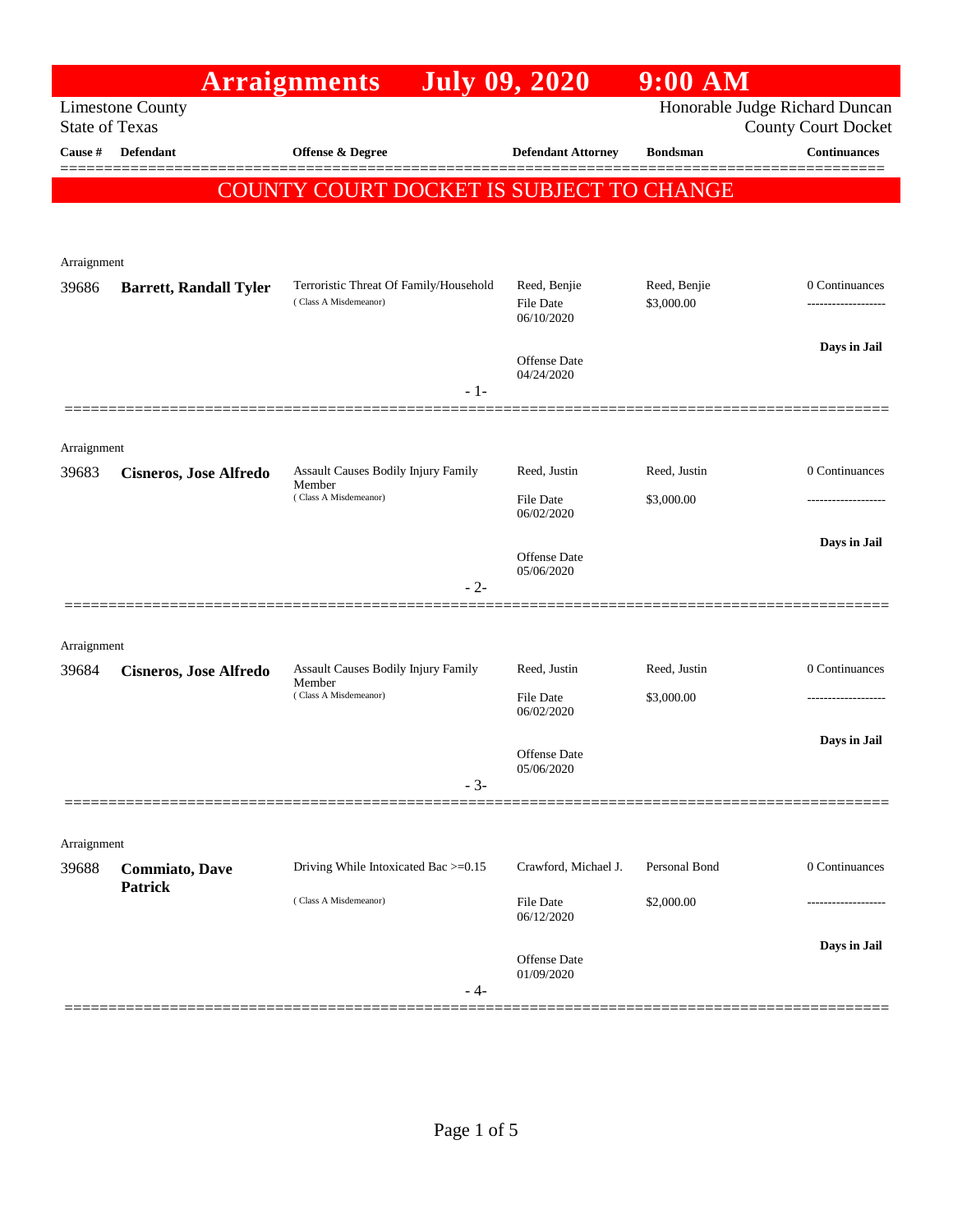|                      |                                                  | <b>Arraignments</b>                              |       | <b>July 09, 2020</b>              | $9:00$ AM           |                                                              |
|----------------------|--------------------------------------------------|--------------------------------------------------|-------|-----------------------------------|---------------------|--------------------------------------------------------------|
|                      | <b>Limestone County</b><br><b>State of Texas</b> |                                                  |       |                                   |                     | Honorable Judge Richard Duncan<br><b>County Court Docket</b> |
| Cause #              | <b>Defendant</b>                                 | Offense & Degree                                 |       | <b>Defendant Attorney</b>         | <b>Bondsman</b>     | <b>Continuances</b>                                          |
|                      |                                                  | COUNTY COURT DOCKET IS SUBJECT TO CHANGE         |       |                                   |                     |                                                              |
|                      |                                                  |                                                  |       |                                   |                     |                                                              |
|                      |                                                  |                                                  |       |                                   |                     |                                                              |
| Arraignment<br>39673 | <b>Gallegos, Ruben</b>                           | Driving W/Lic Inv W/Prev                         |       |                                   | County Bail Bonds   | 1 Continuances                                               |
|                      | Heredia                                          | Conv/Susp/W/O Fin Res<br>(Class B Misdemeanor)   |       |                                   |                     |                                                              |
|                      |                                                  |                                                  |       | File Date<br>05/18/2020           | \$2,000.00          | ------------------                                           |
|                      |                                                  |                                                  |       | <b>Offense Date</b>               |                     | Days in Jail                                                 |
|                      |                                                  |                                                  | $-5-$ | 02/21/2020                        |                     |                                                              |
|                      |                                                  |                                                  |       |                                   |                     |                                                              |
| Arraignment          |                                                  |                                                  |       |                                   |                     |                                                              |
| 39699                | Henderson, Johnathan                             | Unl Carrying Weapon                              |       |                                   | Freebird Bail Bonds | 0 Continuances                                               |
|                      |                                                  | (Class A Misdemeanor)                            |       | File Date<br>06/25/2020           | \$3,000.00          |                                                              |
|                      |                                                  |                                                  |       |                                   |                     | Days in Jail                                                 |
|                      |                                                  |                                                  |       | <b>Offense Date</b><br>05/09/2020 |                     |                                                              |
|                      |                                                  |                                                  | $-6-$ |                                   |                     |                                                              |
| Arraignment          |                                                  |                                                  |       |                                   |                     |                                                              |
| 39687                | Jackson, Detriauna                               | Driving While Intoxicated Bac >=0.15             |       |                                   | Personal Bond       | 0 Continuances                                               |
|                      | Keishon                                          | (Class A Misdemeanor)                            |       | <b>File Date</b>                  | \$2,000.00          |                                                              |
|                      |                                                  |                                                  |       | 06/12/2020                        |                     |                                                              |
|                      |                                                  |                                                  |       | Offense Date                      |                     | Days in Jail                                                 |
|                      |                                                  |                                                  | $-7-$ | 01/30/2020                        |                     |                                                              |
|                      |                                                  |                                                  |       |                                   |                     |                                                              |
| Arraignment          |                                                  |                                                  |       |                                   |                     |                                                              |
| 39680                | <b>Martin, Thomas Cahill</b>                     | Driving While Intoxicated/Open Alch<br>Container |       |                                   | County Bail Bonds   | 1 Continuances                                               |
|                      |                                                  | (Class B Misdemeanor)                            |       | File Date<br>05/27/2020           | \$2,000.00          |                                                              |
|                      |                                                  |                                                  |       |                                   |                     | Days in Jail                                                 |
|                      |                                                  |                                                  |       | Offense Date<br>12/15/2019        |                     |                                                              |
|                      |                                                  |                                                  | $-8-$ |                                   |                     |                                                              |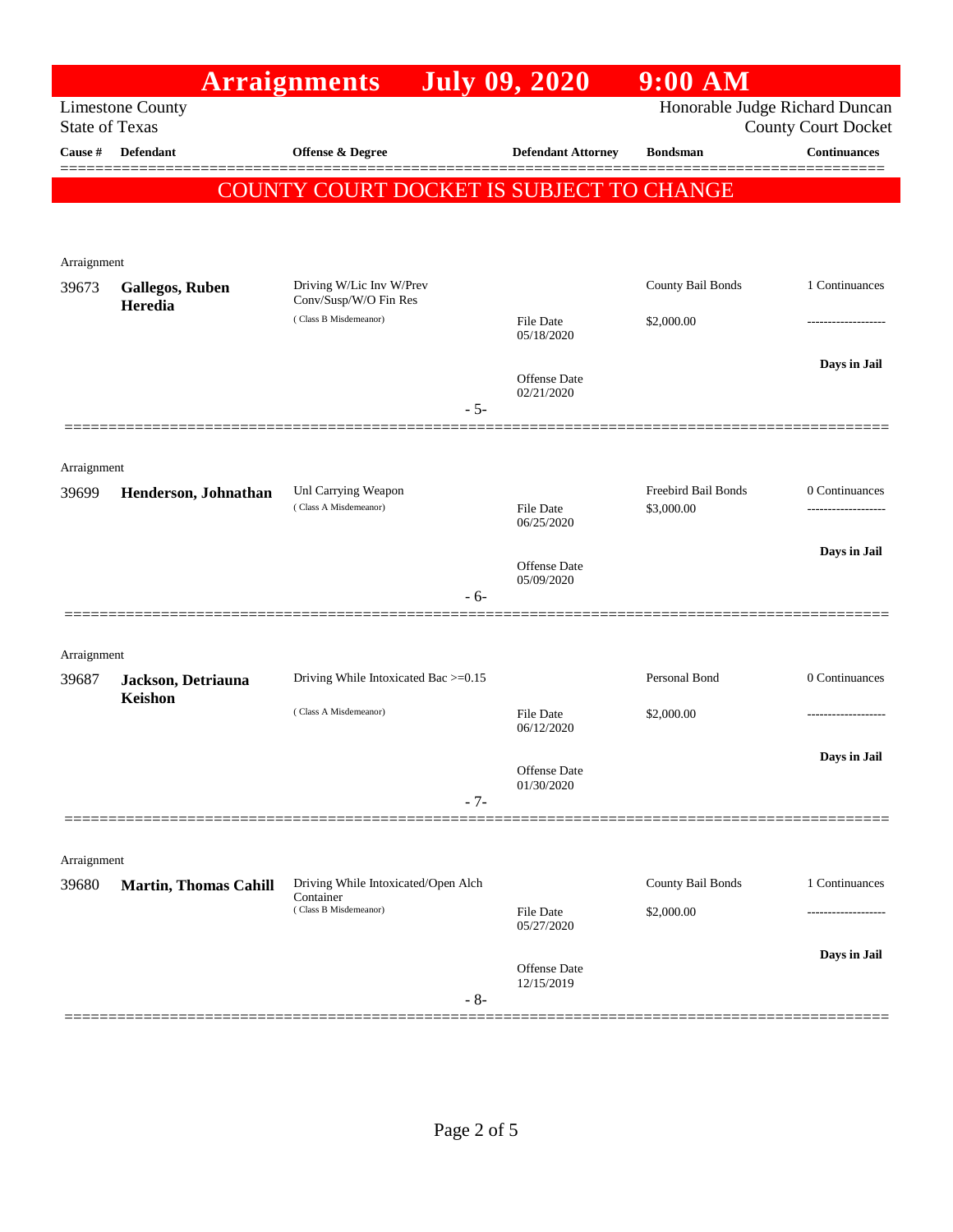|                       |                                         | <b>Arraignments</b>                      | <b>July 09, 2020</b>              | $9:00$ AM           |                                                              |
|-----------------------|-----------------------------------------|------------------------------------------|-----------------------------------|---------------------|--------------------------------------------------------------|
| <b>State of Texas</b> | <b>Limestone County</b>                 |                                          |                                   |                     | Honorable Judge Richard Duncan<br><b>County Court Docket</b> |
| Cause #               | <b>Defendant</b>                        | <b>Offense &amp; Degree</b>              | <b>Defendant Attorney</b>         | <b>Bondsman</b>     | <b>Continuances</b>                                          |
|                       |                                         | COUNTY COURT DOCKET IS SUBJECT TO CHANGE |                                   |                     |                                                              |
|                       |                                         |                                          |                                   |                     |                                                              |
|                       |                                         |                                          |                                   |                     |                                                              |
| Arraignment           |                                         |                                          |                                   |                     |                                                              |
| 39654                 | <b>Masters, William</b><br><b>Heath</b> | Resist Arrest Search Or Transport        |                                   | Freebird Bail Bonds | 1 Continuances                                               |
|                       |                                         | (Class A Misdemeanor)                    | <b>File Date</b><br>04/17/2020    | \$5,000.00          | ----------------                                             |
|                       |                                         |                                          |                                   |                     | Days in Jail                                                 |
|                       |                                         |                                          | <b>Offense</b> Date<br>03/03/2020 |                     |                                                              |
|                       |                                         | - 9-                                     |                                   |                     |                                                              |
|                       |                                         |                                          |                                   |                     |                                                              |
| Arraignment           |                                         |                                          |                                   |                     |                                                              |
| 39691                 | Moore-Olvera, Jinna<br><b>Katelynn</b>  | Unl Carrying Weapon                      | Reed, Stephen M.                  | County Bail Bonds   | 0 Continuances                                               |
|                       |                                         | (Class A Misdemeanor)                    | <b>File Date</b><br>06/22/2020    | \$3,000.00          | .                                                            |
|                       |                                         |                                          |                                   |                     | Days in Jail                                                 |
|                       |                                         |                                          | <b>Offense Date</b><br>07/22/2019 |                     |                                                              |
|                       |                                         | $-10-$                                   |                                   |                     |                                                              |
|                       |                                         |                                          |                                   |                     |                                                              |
| Arraignment           |                                         | Assault Causes Bodily Injury Family      |                                   | County Bail Bonds   | 3 Continuances                                               |
| 39598                 | <b>Powell, Amber Nicole</b>             | Member<br>(Class A Misdemeanor)          | File Date                         | \$3,000.00          | -------------------                                          |
|                       |                                         |                                          | 02/26/2020                        |                     |                                                              |
|                       |                                         |                                          | Offense Date                      |                     | Days in Jail                                                 |
|                       |                                         | $-11-$                                   | 01/15/2020                        |                     |                                                              |
|                       |                                         |                                          |                                   |                     |                                                              |
| Arraignment           |                                         |                                          |                                   |                     |                                                              |
| 39599                 | <b>Powell, Amber Nicole</b>             | Interfer W/Emergency Req For             |                                   | County Bail Bonds   | 3 Continuances                                               |
|                       |                                         | Assistance<br>(Class A Misdemeanor)      | File Date                         | \$3,000.00          |                                                              |
|                       |                                         |                                          | 02/26/2020                        |                     | Days in Jail                                                 |
|                       |                                         |                                          | Offense Date<br>01/15/2020        |                     |                                                              |
|                       |                                         | $-12-$                                   |                                   |                     |                                                              |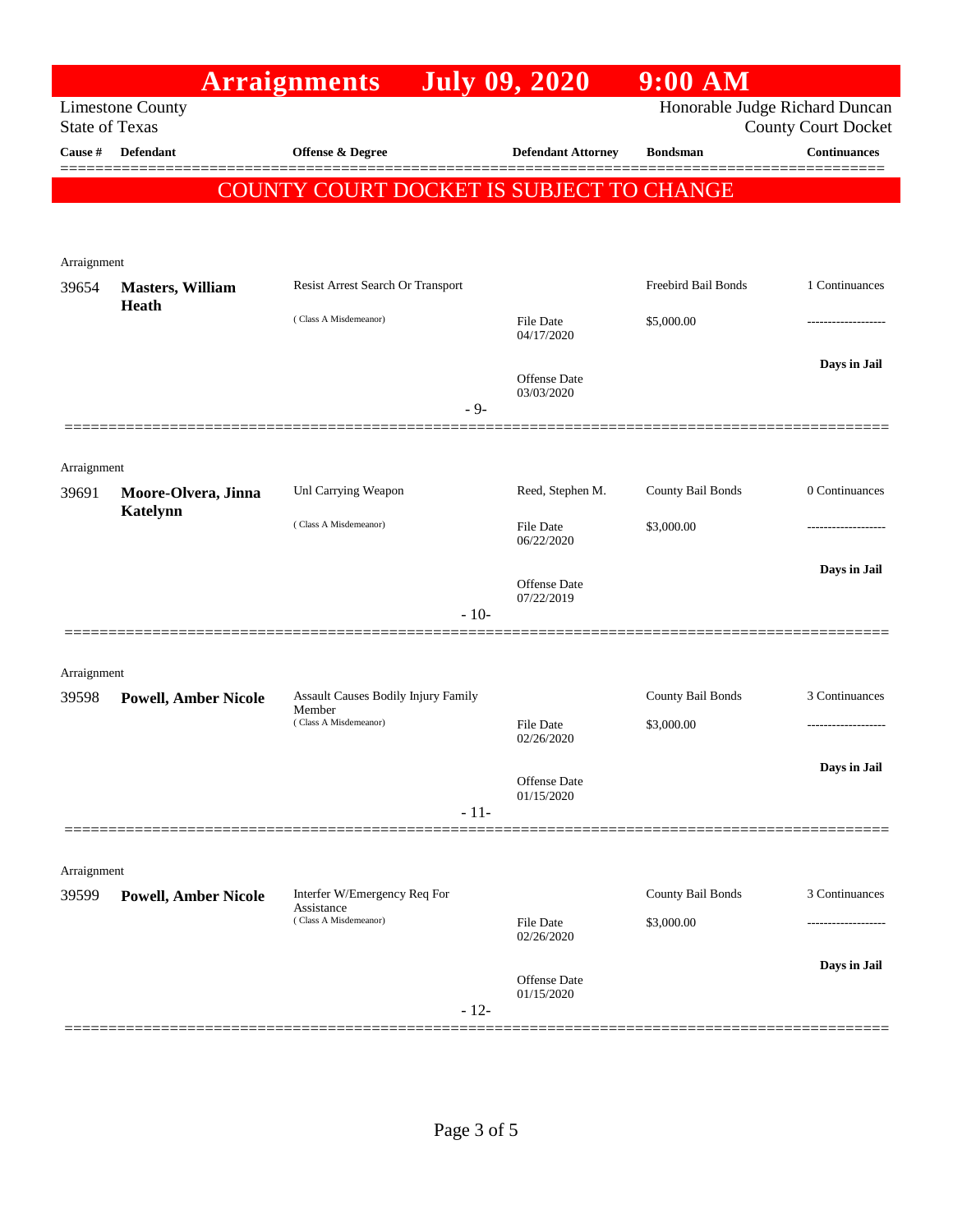|                       |                         | <b>Arraignments</b>                           |        | <b>July 09, 2020</b>           | 9:00 AM                     |                                |
|-----------------------|-------------------------|-----------------------------------------------|--------|--------------------------------|-----------------------------|--------------------------------|
|                       | <b>Limestone County</b> |                                               |        |                                |                             | Honorable Judge Richard Duncan |
| <b>State of Texas</b> |                         |                                               |        |                                |                             | <b>County Court Docket</b>     |
| Cause #               | Defendant               | Offense & Degree                              |        | <b>Defendant Attorney</b>      | <b>Bondsman</b>             | <b>Continuances</b>            |
|                       |                         | COUNTY COURT DOCKET IS SUBJECT TO CHANGE      |        |                                |                             |                                |
|                       |                         |                                               |        |                                |                             |                                |
|                       |                         |                                               |        |                                |                             |                                |
| Arraignment<br>39696  | Sanchez-Vasquez,        | Interfer W/Emergency Req For                  |        |                                | County Bail Bonds           | 0 Continuances                 |
|                       | Romario                 | Assistance                                    |        |                                |                             |                                |
|                       |                         | (Class A Misdemeanor)                         |        | File Date<br>06/25/2020        | \$3,000.00                  |                                |
|                       |                         |                                               |        |                                |                             | Days in Jail                   |
|                       |                         |                                               |        | Offense Date<br>03/13/2020     |                             |                                |
|                       |                         |                                               | $-13-$ |                                |                             |                                |
|                       |                         |                                               |        |                                |                             |                                |
| Arraignment           |                         |                                               |        |                                |                             |                                |
| 39697                 | Sanchez-Vasquez,        | Assault Causes Bodily Injury Family<br>Member |        |                                | County Bail Bonds           | 0 Continuances                 |
|                       | Romario                 | (Class A Misdemeanor)                         |        | File Date                      | \$3,000.00                  |                                |
|                       |                         |                                               |        | 06/25/2020                     |                             |                                |
|                       |                         |                                               |        | <b>Offense</b> Date            |                             | Days in Jail                   |
|                       |                         |                                               | $-14-$ | 03/13/2020                     |                             |                                |
|                       |                         |                                               |        |                                |                             |                                |
|                       |                         |                                               |        |                                |                             |                                |
| Arraignment<br>39685  | <b>Stockwill, Caleb</b> | Boating While Intoxicated                     |        | Murphy, Marshall               | County Bail Bonds           | 0 Continuances                 |
|                       | <b>Matthew</b>          |                                               |        | Douglas                        |                             |                                |
|                       |                         | (Class B Misdemeanor)                         |        | <b>File Date</b><br>06/10/2020 | \$2,000.00                  |                                |
|                       |                         |                                               |        |                                |                             | Days in Jail                   |
|                       |                         |                                               |        | Offense Date<br>05/23/2020     |                             |                                |
|                       |                         |                                               | $-15-$ |                                |                             |                                |
|                       |                         |                                               |        |                                |                             |                                |
| Arraignment           |                         |                                               |        |                                |                             |                                |
| 39682                 | Vyumvuhore, Yoyada      | Reckless Driving<br>(Class B Misdemeanor)     |        | <b>File Date</b>               | Personal Bond<br>\$2,000.00 | 1 Continuances                 |
|                       |                         |                                               |        | 05/27/2020                     |                             |                                |
|                       |                         |                                               |        |                                |                             | Days in Jail                   |
|                       |                         |                                               |        | Offense Date<br>02/07/2020     |                             |                                |
|                       |                         |                                               | $-16-$ |                                |                             |                                |